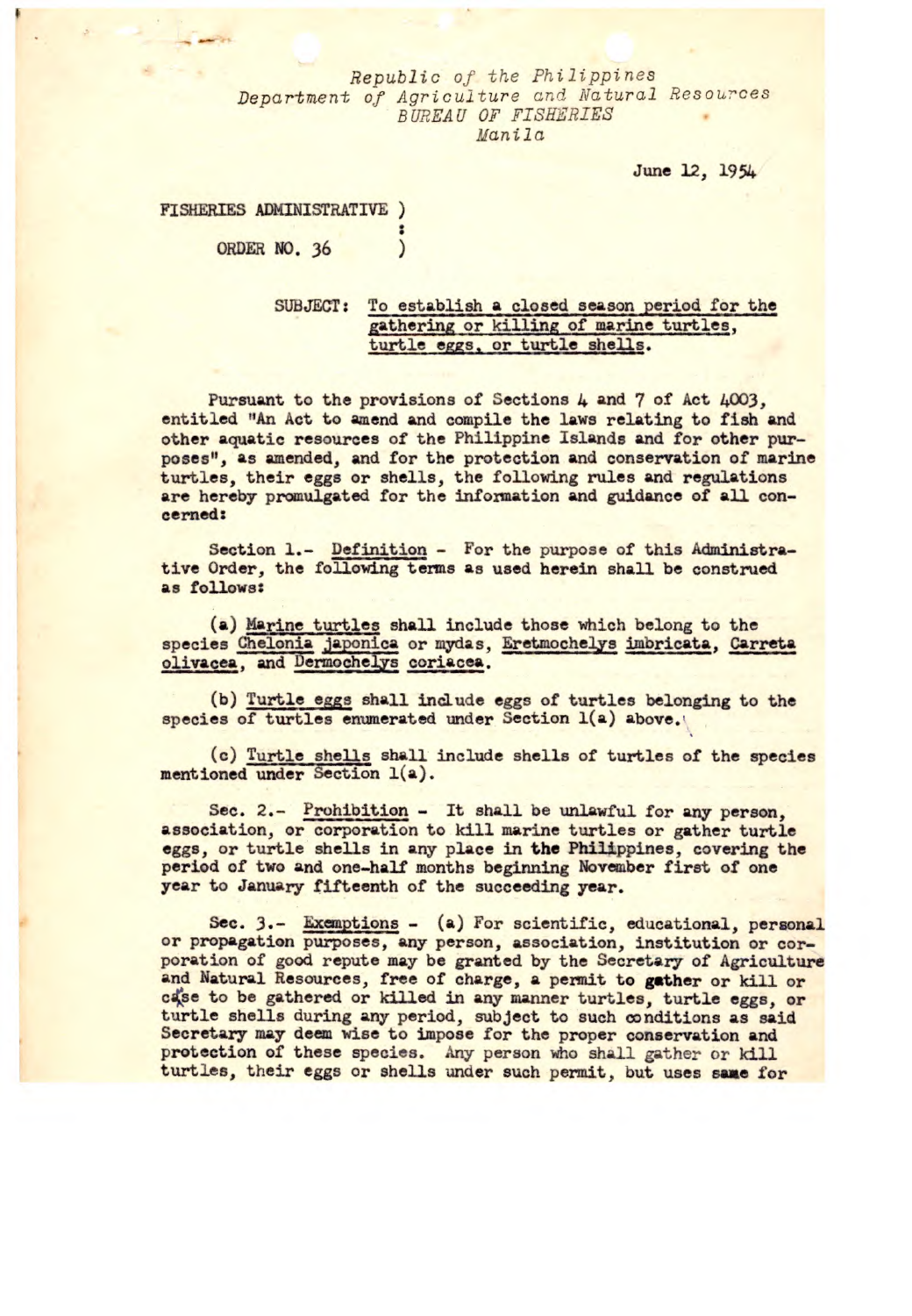purposes other than those mentioned hereinabove, shall be subject to the same penalties as if no license had been granted.

(b) Old turtles and those female ones that do not lay eggs may be gathered or killed upon competent certification by a representative of the Bureau of Fisheries, or its duly authorized agent.

Sec. 4.- Enforcement - For the purpose of enforcing the provisions of this Administrative Order, fishery inspectors, agents or officers; members of the Philippine Constabulary; members of the Armed Forces of the Philippines; members of the Philippine Navy; members of municipal and municipal district police; members of the secret service force, inspectors, guards and wharfingers of the customs service; internal revenue officers and agents; officers of coast guard cutters and lighthouse keepers; and such other competent officials, employees and persons, as may be designated in writing by the Secretary of Agriculture and Natural Resources, are hereby made deputies of said Department Head and empowered:

(a) To ascertain whether persons gathering or killing turtles, their eggs or shells are duly provided with licenses and permits required in the Fisheries Act and Administrative Orders, including this Administrative Order;

(b) To arrest any person found committing or attempting to commit an offense against the provisions of Act 4003, as amended, and of this Administrative Order;

(c) To administer oaths and to take testimony in any official matter or investigation conducted by them touching any matter under the authority of the Fisheries Act, its **amendments, and this Administrative Order; and** 

**(d) To file the necessary complaint in** court and report such violations to the Secretary of **Agriculture and Natural Resources,** for appropriate action. **(Sec.** 5, Act 4003, as amended,)

In addition to the deputies so designated in the first paragraph of this section, the municipal mayors of the municipalities concerned shall act as such deputies and enforce those rules and regulations in their respective jurisdictions.

Sec. 5.- Penalty - Any person, institution, association or corporation who shall violate any of the provisions of this Administrative Order shall be liable to prosecution and, upon conviction, shall suffer the penalty provided in Section 83 of Act 4003, as amended, which is a fine of not more than **two hundred pesos, or imprisonment for not more than six** months, or botb, **in the discretion** of the court.